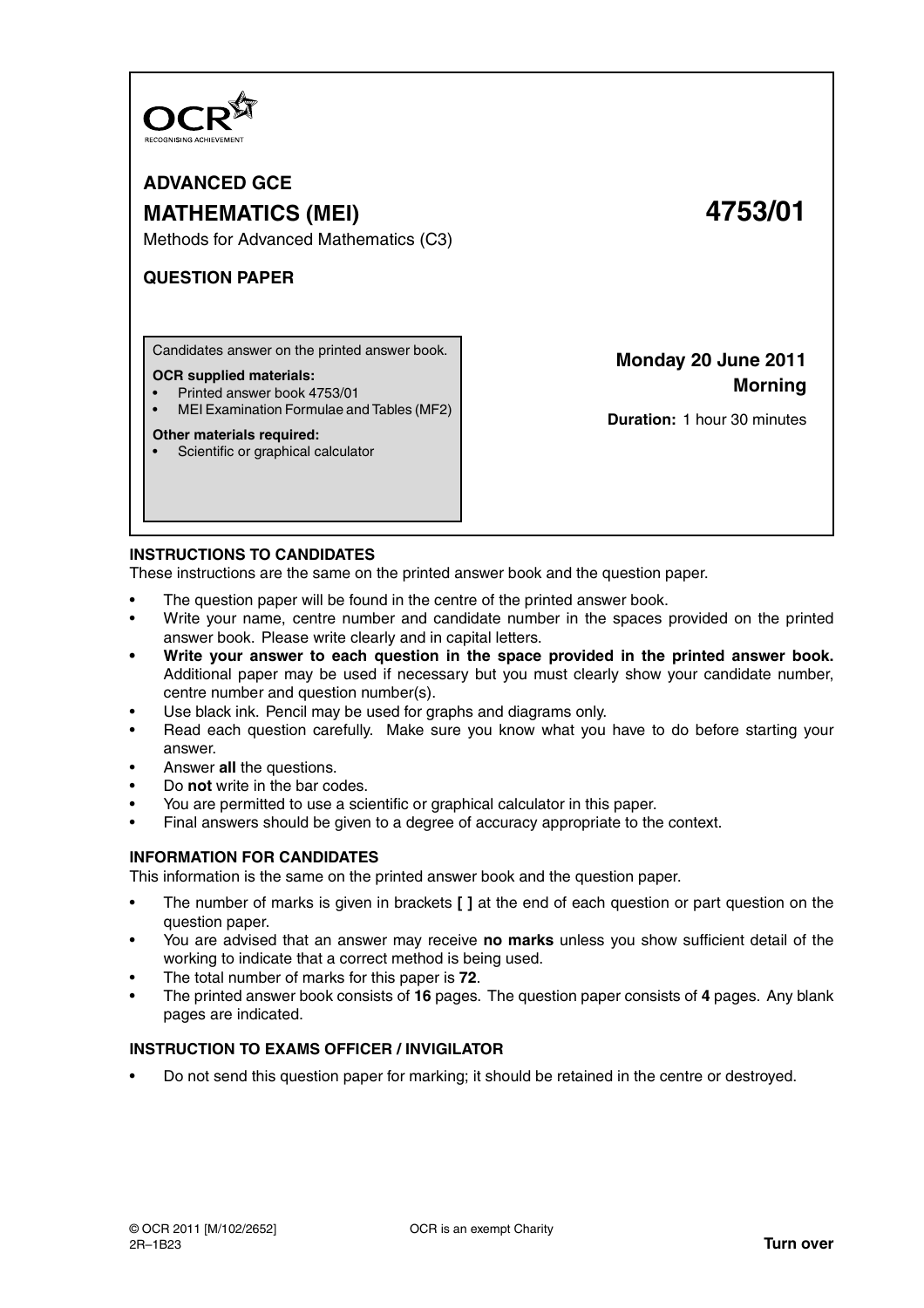#### **Section A** (36 marks)

- **2** Given that  $f(x) = 2 \ln x$  and  $g(x) = e^x$ , find the composite function  $gf(x)$ , expressing your answer as simply as possible. **[3] [3]**
- **3** (i) Differentiate  $\frac{\ln x}{2}$  $\frac{ax}{x^2}$ , simplifying your answer. **[4]**

(ii) Using integration by parts, show that 
$$
\int \frac{\ln x}{x^2} dx = -\frac{1}{x} (1 + \ln x) + c.
$$
 [4]

**4** The height *h* metres of a tree after *t* years is modelled by the equation

$$
h=a-be^{-kt},
$$

where *a*, *b* and *k* are positive constants.

- **(i)** Given that the long-term height of the tree is 10.5 metres, and the initial height is 0.5 metres, find the values of *a* and *b*.  $[3]$
- **(ii)** Given also that the tree grows to a height of 6 metres in 8 years, find the value of *k*, giving your answer correct to 2 decimal places. **[3]**

5 Given that 
$$
y = x^2 \sqrt{1 + 4x}
$$
, show that  $\frac{dy}{dx} = \frac{2x(5x + 1)}{\sqrt{1 + 4x}}$ . [5]

- **6** A curve is defined by the equation  $\sin 2x + \cos y = \sqrt{3}$ .
	- **(i)** Verify that the point  $P\left(\frac{1}{6}\right)$  $\frac{1}{6}\pi, \frac{1}{6}$  $\frac{1}{6}\pi$ ) lies on the curve. **[1]**
	- **(ii)** Find  $\frac{dy}{dx}$  in terms of *x* and *y*.

Hence find the gradient of the curve at the point P. **[5]**

7 (i) Multiply out 
$$
(3^n + 1)(3^n - 1)
$$
. [1]

(ii) Hence prove that if *n* is a positive integer then  $3^{2n} - 1$  is divisible by 8. [3]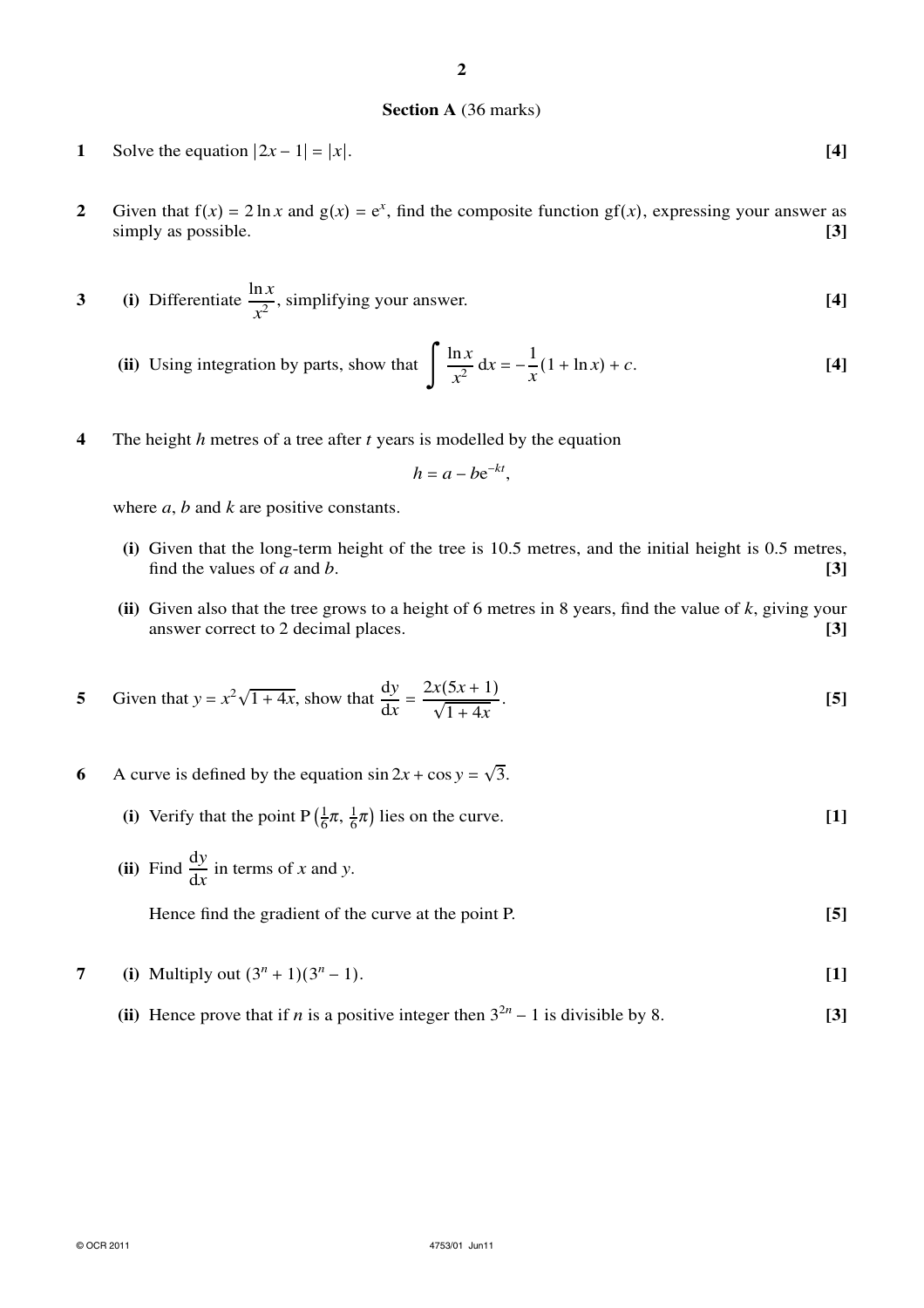## **Section B** (36 marks)



- Fig. 8 shows the curve *y* = f(*x*), where  $f(x) = \frac{1}{e^x + e^{-x} + 2}$ .
- (i) Show algebraically that  $f(x)$  is an even function, and state how this property relates to the curve  $y = f(x)$ . [3]  $y = f(x)$ . **[3]**

$$
(ii) Find f'(x). \tag{3}
$$

(iii) Show that 
$$
f(x) = \frac{e^x}{(e^x + 1)^2}
$$
. [2]

- (iv) Hence, using the substitution  $u = e^x + 1$ , or otherwise, find the exact area enclosed by the curve  $y = f(x)$ , the *x*-axis, and the lines  $x = 0$  and  $x = 1$ . **[5]**
- (v) Show that there is only one point of intersection of the curves  $y = f(x)$  and  $y = \frac{1}{4}$  $\frac{1}{4}e^x$ , and find its coordinates. **[5]**

## **[Question 9 is printed overleaf.]**

**8**